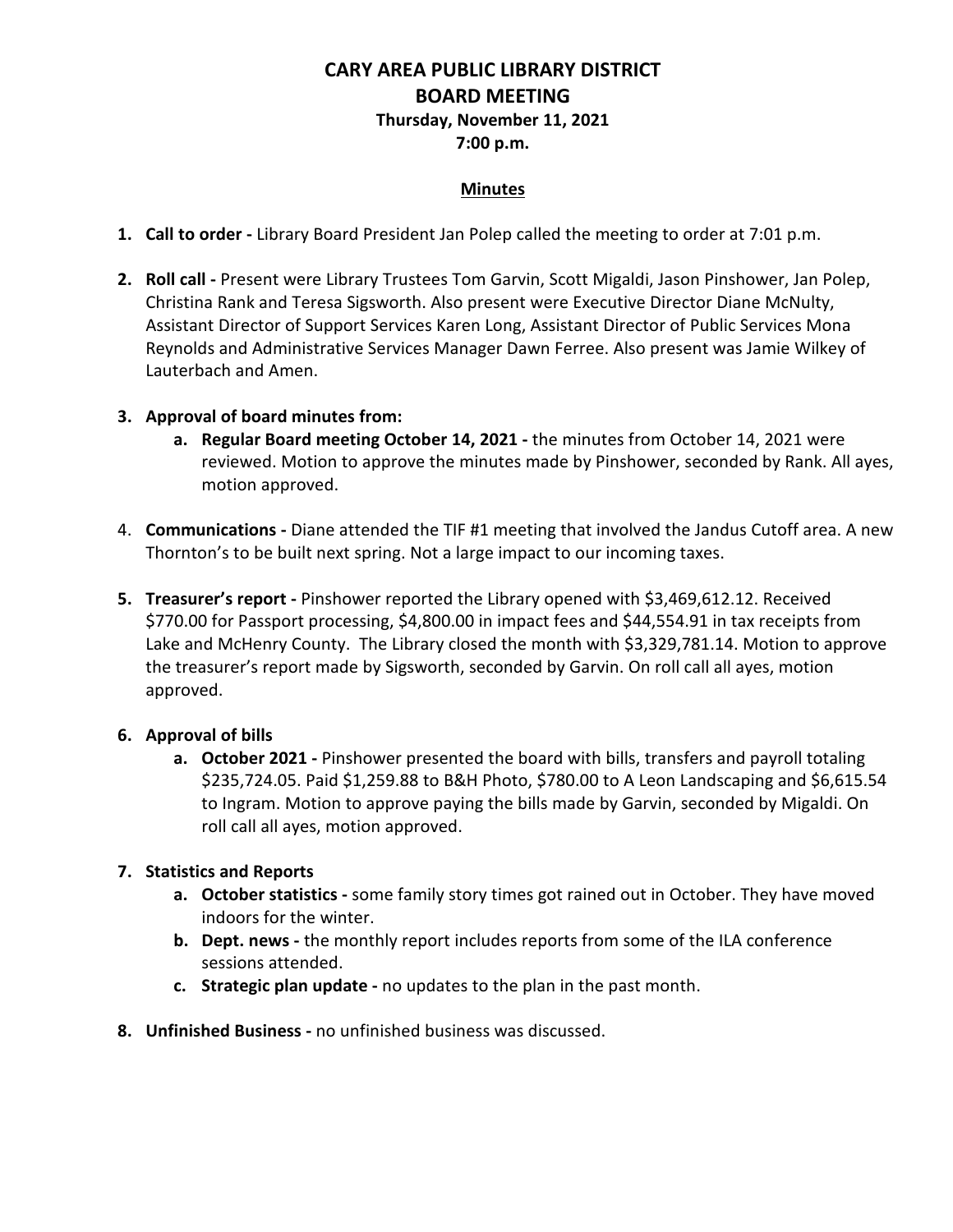### **9. New business**

- **a. Presentation and acceptance of the 2020/2021 Audit -** Jamie Wilkey informed the board that the library received an unmodified or clean audit opinion (highest rank we can receive). Balances are accurate and internal controls were reviewed. Had an overall increase to all funds of \$248,000. We are at 92% funded in IMRF, have to be at 90% by 2040. Management letter discussed new GASB requirements coming up next year addressing leases. Funds over budget were also discussed and discussed adjusting the fund policy to match how the funds come in during the year. L&A will work with Diane and Dawn to help adjust the policy. Motion to accept the audit as presented made by Pinshower, seconded by Sigsworth. On roll call all ayes, motion approved.
- **b. Discussion and approval of Ordinance No. 21-11-01, An Ordinance Levying Taxes for Library Purposes for the Fiscal Year 2021/2022 -** This levy is at 4.99% over last year's levy. Motion to approve Ordinance No. 21-11-01 made by Pinshower, seconded by Garvin. On roll call all ayes, motion approved.
- **c. Discussion and approval 2022 holidays -** Christmas 2022/New Year's 2023 fall on Saturday and Sunday. Diane asked if we should we also be closed for the Monday after each weekend. July 4<sup>th</sup>, 2022 is a Monday, Diane requested that they library be closed, Sunday July 3. After discussion the decision was to only close Dec. 24 and 25 and Jan. 31 and 1 and Sunday the 3<sup>rd</sup> of July. Motion to close Sunday July 3<sup>rd</sup>, 2022 made by Garvin, seconded by Sigsworth. All ayes, motion approved.
- **d. Discussion and approval of appointment of authorized agent for IMRF -** Motion to accept Dawn Ferree the new Authorized Agent for IMRF made by Sigsworth, seconded by Rank. On roll call all ayes, motion approved.
- e. **Discussion and approval of Resolution No. 21-11-A, A Resolution appointing a delegate and Alternate Delegate to the Intergovernmental Risk Management Agency (IRMA)**  motion to approve Resolution No. 21-11-A made by Migaldi, seconded by Pinshower. On roll call all ayes, motion approved.
- **f. Discussion and approval of an intergovernmental agreement for shared programming with Illinois Libraries Present -** several libraries started this during COVID to share costs of programs. This will be a new consortium that would cost \$375 for us to join for a 6-month trial period. Migaldi asked to delay the vote to next month so that the board could review the actual agreement.
- **g. Discuss** *Serving Our Public***, for Per Capita grant requirements -** We reviewed version 3 last year and Diane prepared an excel sheet by chapter with notes for this year's grant requirement, using the  $4<sup>th</sup>$  edition.
- **10. Any and all other business the Board may wish to discuss -** Diane would like to set a schedule for the board to look at the board related activities for the strategic plan at each meeting. She will put that on the agenda for the December board meeting to discuss who we can partner with in the community.